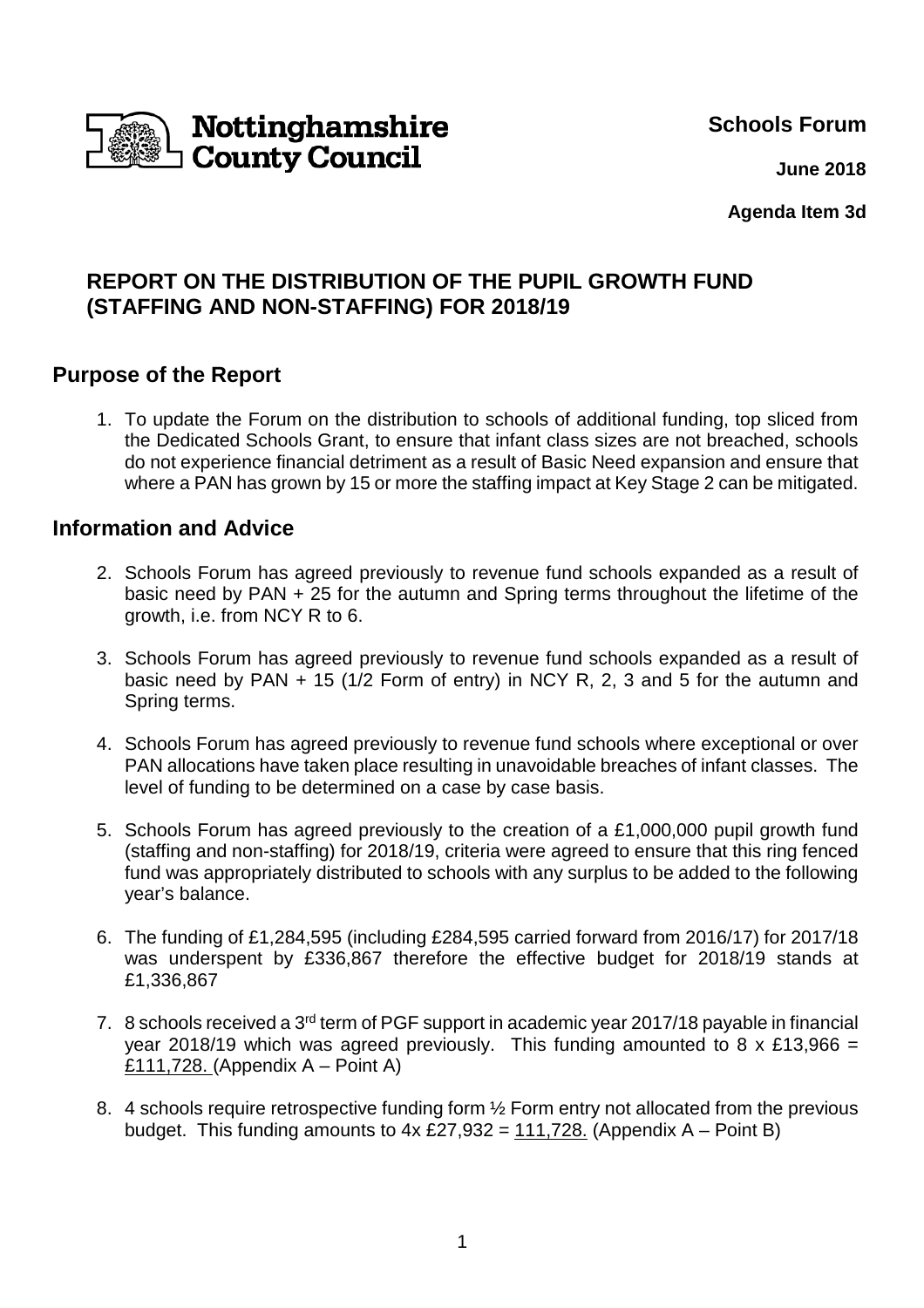- 9. 11 schools qualify for Key Stage 2 PGF support where their PAN had increased by 25 or more causing them to recruit an additional teacher, (Appendix A). This funding amounts to 11 x £28,317 = £311,487. One school receives a third term of support – which is claimed back from ESFA, this equates to £14,159 indicative. (Appendix A – Point C)
- 10. 4 schools qualify for key stage 2 funding into NCY 5 to support following ½ form expansion in 2013. This funding amounts to 4 x £28,317 = £113,268 (Appendix A – Point D)
- 11. 4 schools qualify for key stage 2 funding into NCY 3 to support ½ form expansion in 2015. This funding amounts to  $4 \times \text{\pounds}28,317 = \text{\pounds}113,268$  (Appendix A – Point E)
- 12. 6 schools qualify for key stage 1 funding into NCY 2 to support ½ form expansion in 2016. This funding amounts to 6 x £28,317 = £169,902 (Appendix A – Point F)
- 13. 7 schools qualify for funding for 3 terms of PGF support due to unavoidable breaches of ICS regulations. This funding amounts to  $£ 7 \times £28,317 = £198,219$  (2 terms in 2018/19). The 3<sup>rd</sup> term of funding will accrue as a payment in 2019/20 and amounts to £7 x 14,159  $=$  £99,113 indicative (Appendix A – Point G)
- 14. £70,000 should be indicatively allocated to support the start-up revenue costs associated with the Watnall Road (Rolls Royce)Free School
- 15. The PGF requirement for commitments in financial year 2018/19 will be £1,129,600 from a budget of £1,336,867, creating a balance of £235,199 (see Appendix B).
- 16. Indicative Summer 19 commitments for financial year 2019/20 would be £113,272.
- 17. This ring fenced fund has been sufficient to meet current identified need, if any further need arises during the year this will be reported. Any underspend will be returned to Schools Forum and be rolled forward to the 2019/20 allocation.
- 18. Growth in pupil number is now been felt at Key stage 3 the implications of this are that lagged funding issues are being experienced in secondary schools. The implications of this are that funding the lagged costs are being highlighted to the Local Authority.

# **RECOMMENDATION/S**

### **That the Schools Forum:**

- 1. Notes the content of the report and agrees the allocations made from the growth fund for Autumn 18 and Spring 19
- 2. Notes the content of the report and agrees the indicative allocations for Summer 19
- 3. Continues to monitor the use of this fund throughout 2019-20, & considers the level of funding & criteria for future years, in light of any in-year allocations.
- 4. Establish a working party in order to frame criteria and principles for a secondary growth fund.

### **Mike Sharpe**

**Team Manager – Place Planning and Admissions Area Officer T 0115 977 2803 E mike.sharpe@nottscc.gov.uk**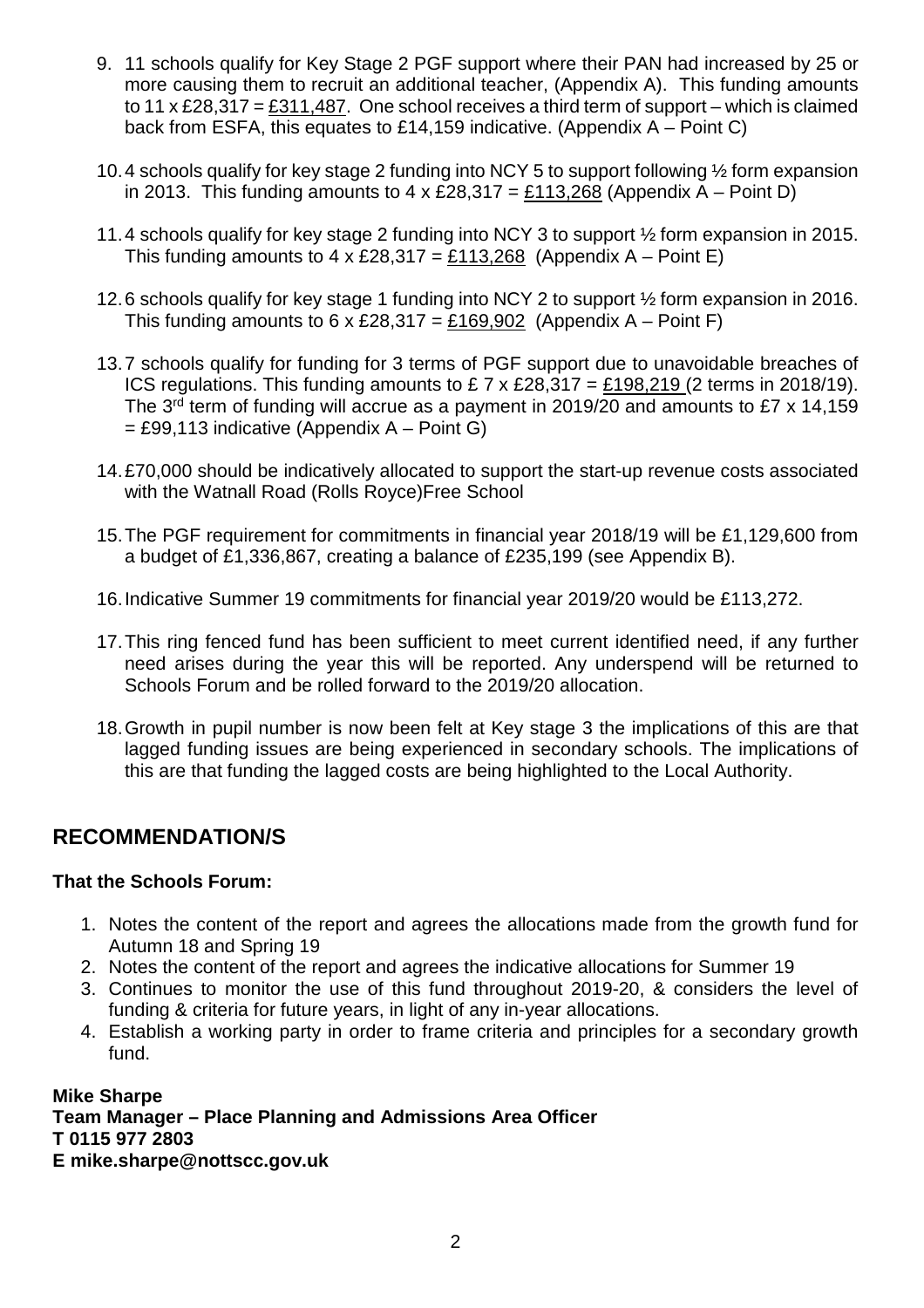## Pupil Growth Fund allocations as at June 2018 **Appendix A**

#### £ A 3<sup>rd</sup> term carry forward schools

| <b>Barnby Road</b> | <b>Newark</b>   | 13,966  |
|--------------------|-----------------|---------|
| Mapplewells        | Ashfield        | 13,966  |
| <b>Arnold Mill</b> | Gedling         | 13,966  |
| <b>Arnold View</b> | Gedling         | 13,966  |
| Edgewood           | Ashfield        | 13,966  |
| St Andrew's        | Ashfield        | 13,966  |
| Dalestorth         | Ashfield        | 13,966  |
| Roundhill          | <b>Broxtowe</b> | 13,966  |
| Total              |                 | 111,728 |

## **B** Retrospective 2017 unallocated schools

| Roundhill                            | <b>Broxtowe</b> | 27,932  |
|--------------------------------------|-----------------|---------|
| Forest Town                          | Mansfield       | 27,932  |
| <b>Pierrepont Gamston Rushcliffe</b> |                 | 27,932  |
| <b>Hillocks</b>                      | Ashfield        | 27,932  |
| Total                                |                 | 111,728 |

## **C** PAN Increase by 25+ and Key Stage 2 schools – 2 terms support

| Heymann                | <b>Rushcliffe</b> | 28,317                                    |
|------------------------|-------------------|-------------------------------------------|
| <b>Barnby Road</b>     | <b>Newark</b>     | 28,317 + 14,159 indicative $-3^{rd}$ term |
| Northfield             | Mansfield         | 28,317                                    |
| <b>Chuter Ede</b>      | <b>Newark</b>     | 28,317                                    |
| <b>Beardall Fields</b> | Ashfield          | 28,317                                    |
| Abbey                  | Mansfield         | 28,317                                    |
| Stanhope               | Gedling           | 28,317                                    |
| Kingsway               | Ashfield          | 28,317                                    |
| King Edward            | Mansfield         | 28,317                                    |
| Ordsall                | <b>Bassetlaw</b>  | 28,317                                    |
| <b>Sutton Road</b>     | Mansfield         | 28,317                                    |
| Total                  |                   | 311,487                                   |

## **D** Basic Need expansions 2013 support into NCY5 – 2 terms support

| <b>Holy Trinity Catholic Newark</b> |           | 28,317  |
|-------------------------------------|-----------|---------|
| <b>Dalestorth</b>                   | Ashfield  | 28,317  |
| Rosebrook FH                        | Mansfield | 28,317  |
| St Peter's CE                       | Mansfield | 28,317  |
| Total                               |           | 113,268 |

## **E** Basic Need expansions 2015 support into NCY3 – 2 terms support

| Broomhill Jun         | Ashfield  | 28,317  |
|-----------------------|-----------|---------|
| Heatherley            | Mansfield | 28,317  |
| Farmilo               | Mansfield | 28,317  |
| <b>Robert Mellors</b> | Gedling   | 28,317  |
| Total                 |           | 113,268 |